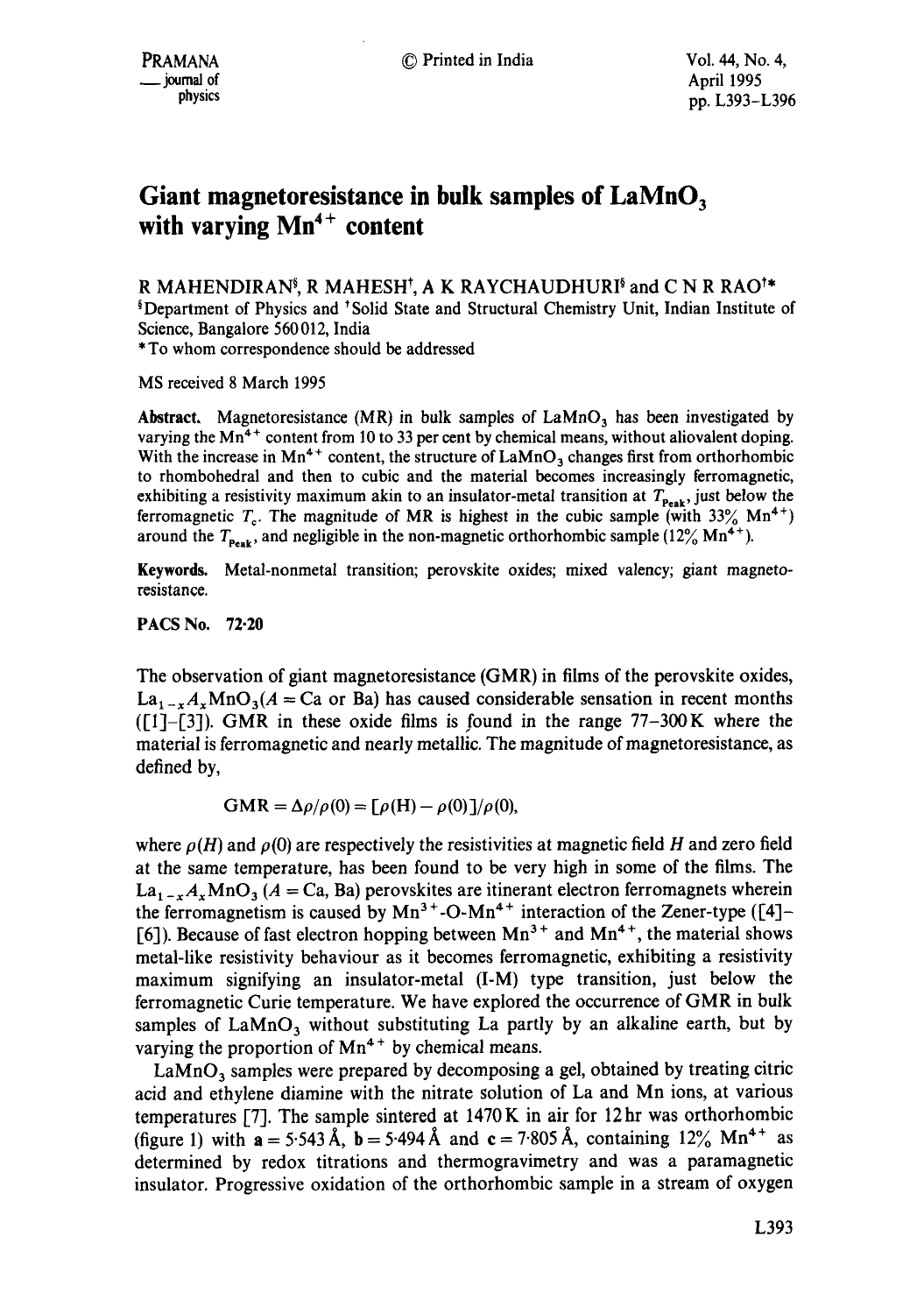## *R Mahendiran et al*

around 1200 K transformed it to a rhombohedral ( $a = 5.478$  Å,  $\alpha = 60.55^{\circ}$ ) and then to a cubic structure ( $a = 7.788 \text{ Å}$ ) containing 24% and 33% Mn<sup>4+</sup> respectively [7] as shown in figure 1. We could also prepare rhombohedral and cubic samples of LaMnO<sub>3</sub> by electrochemical oxidation ([8]-[9]). The resistivity of LaMnO<sub>3</sub> decreases with increase in Mn<sup>4+</sup> content. Furthermore, the ferromagnetism as well as the resistivity maxima associated with the I-M type transition manifest themselves in LaMnO<sub>3</sub> with increasing percentage of Mn<sup>4+</sup>, the magnitudes of  $T_c$  and  $T_{\text{Peak}}$  increasing with  $\%$  Mn<sup>4+</sup>. Accordingly, the rhombohedral and cubic samples were ferromagnetic ( $T_c \sim 180$  and 220 K) and showed the resistivity maxima around 170 and 200 K  $(T_{\text{peak}})$  respectively (figure 2).



**Figure 1.** X-ray diffraction patterns of LaMnO<sub>3</sub> containing different percentages of  $Mn^{4+}$  showing orthorhombic, rhombohedral and cubic structures. The width of the X-ray diffraction profiles is slightly broader, specially in the cubic phase, due to the small particle size.



**Figure 2.** Temperature variation of resistivity of LaMnO<sub>3</sub> samples at zero field: 1, orthorhombic; 2, rhombohedral and 3, cubic.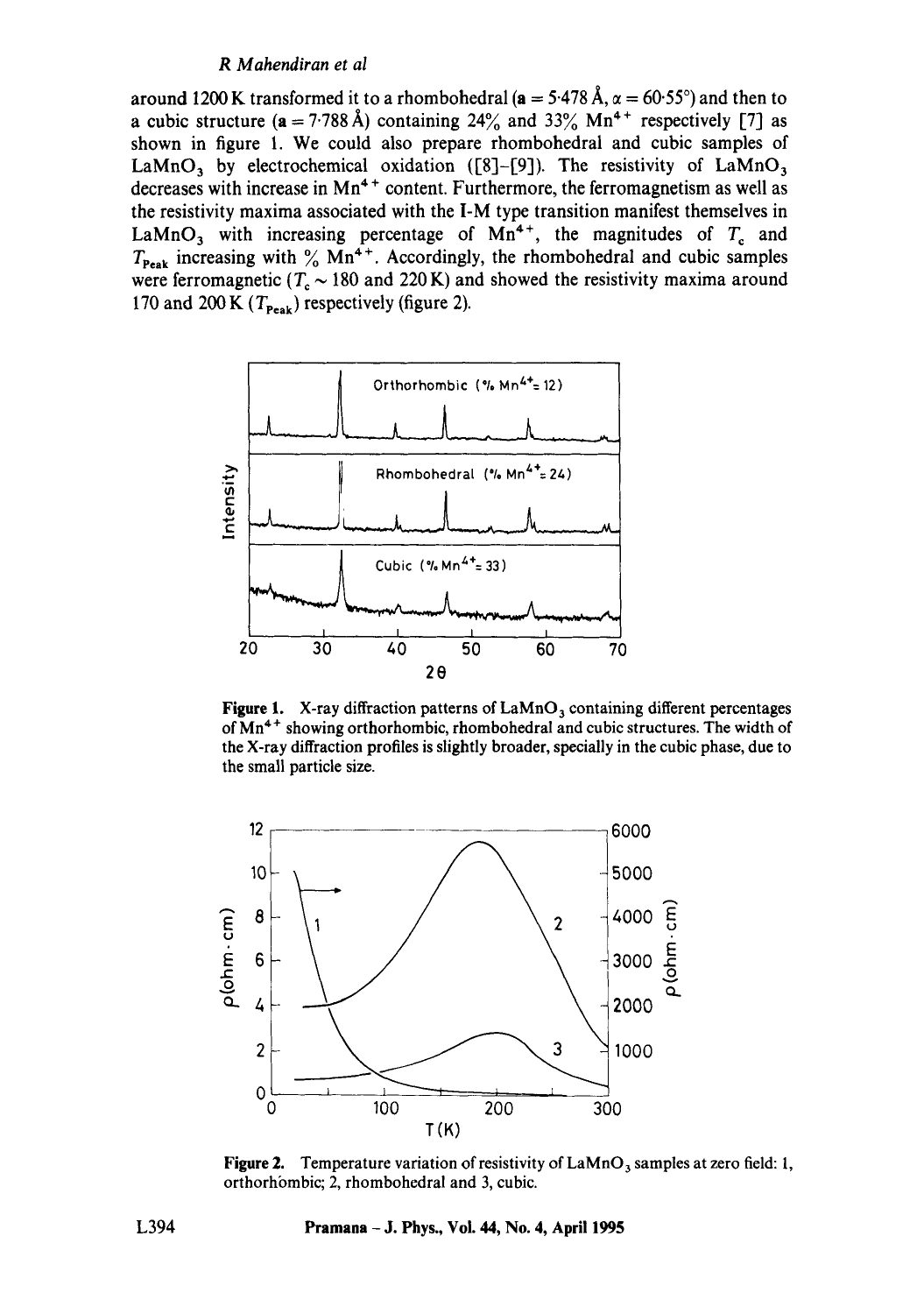## *M agnetoresistance in bulk samples*

We have determined the extent of oxidation of  $\text{LaMnO}_3$  in different samples in terms of  $\%$  Mn<sup>4+</sup>. This is justified because of the defect structure of this perovskite. Although traditionally considered to be anion excess, detailed investigations by employing high-resolution electron microscopy and other cognate techniques, besides density measurements, has established that the defect structure does not involve oxygen excess to produce  $Mn^{4+}$  as there is no room for the excess oxygen in the close-packed structure ( $[10]$ - $[11]$ ). In fact, all the samples have three oxygens as given by the formula. We do not observe any defect ordering, extended defects or cation displacements. Instead, there is a random distribution of cation vacancies on both the La and Mn sites. Accordingly,  $\text{LaMnO}_3$  with  $12\%$  Mn<sup>4+</sup> is to be written on  $La_{0.98}Mn_{0.98}O_3$  or  $La_{0.98}Mn_{0.86}^{3+}Mn_{0.12}^{4+}O_3$ . With  $24\%$  and  $33\%$   $Mn^{4+}$ , the compositions are  $La_{0.96}Mn_{0.96}O_3$  and  $La_{0.945}Mn_{0.945}O_3$  respectively.

Magnetoresistance measurements on the  $LaMnO<sub>3</sub>$  samples were carried out with bar-shaped samples (0.5 mm  $\times$  1 mm  $\times$  10 mm) of LaMnO<sub>3</sub> up to an applied field of 6T using a superconducting solenoid. The field was applied perpendicular to the direction of the current and the resistance was measured by the 4-probe technique by the low-frequency (20 Hz) a.c. method as well as by the d.c. method.

In figure 3 we have shown the temperature variation of the per cent magnetoresistance,  $100 \times \Delta \rho / \rho(0)$ , for the three samples of LaMnO<sub>3</sub> (figure 1) containing different percentages of Mn<sup>4+</sup>. The orthorhombic sample with  $\sim$  12% Mn<sup>4+</sup> does not show magnetoresistance above 100 K. The rhombohedral sample with  $24\%$  Mn<sup>4+</sup>, on the other hand, shows 52% MR at  $H = 6$  T with the MR peaking around 165 K. The cubic sample with  $33\%$  Mn<sup>4+</sup> shows  $69\%$  MR at 6T, the MR peaking around 170 K. In figure 4, we show the variation of  $\Delta \rho / \rho(0)$  with the applied magnetic field for the three samples of  $\text{LaMnO}_3$  at 4.2 K. Cubic and rhombohedral  $\text{LaMnO}_3$  show MR of 49% and 43% respectively at 6 T whereas the orthorhombic phase shows hardly  $17%$ MR. Figure 4 also suggests that there are two types of contributions to MR.

The present study demonstrates that magnetoresistance in  $\text{LaMnO}_3$  becomes maximum around a temperature just around the temperature corresponding to the



**Figure 3.** Temperature variation of per cent magnetoresistance,  $100 \times \Delta \rho / \rho(0)$ , of LaMnO<sub>3</sub> samples at  $H = 6$  T: 1, orthorhombic; 2, rhombohedral and 3, cubic.